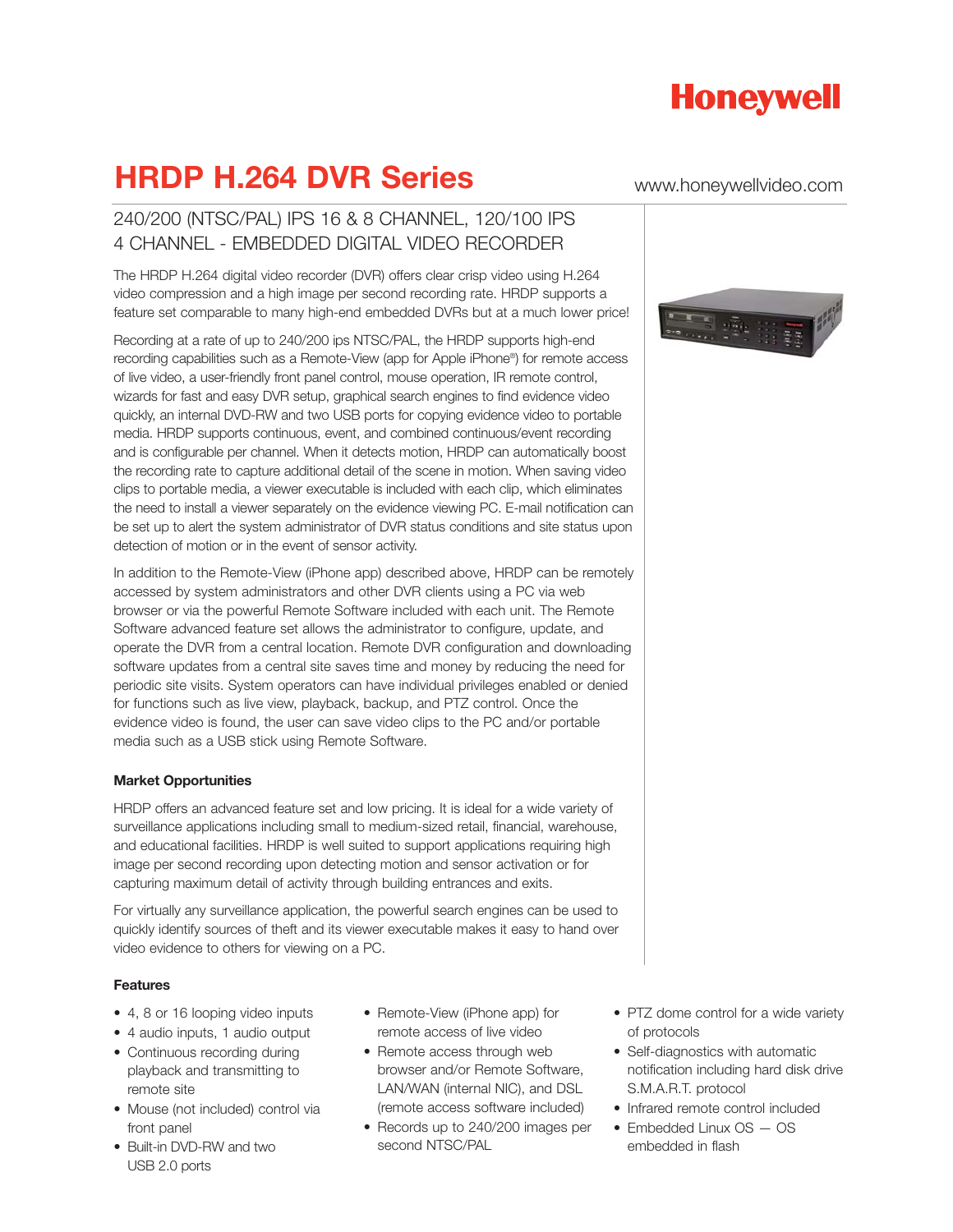# **HRDP H.264 DVR Series** www.honeywellvideo.com

### **SPECIFICATIONS**

| <b>Remote Access</b>                                |                                                                                                                                             |  |
|-----------------------------------------------------|---------------------------------------------------------------------------------------------------------------------------------------------|--|
| Sessions maximum per<br><b>HRDP</b> recorder        | 4 simultaneous connections                                                                                                                  |  |
| Administration, configuration,<br>live view, search | 1 session                                                                                                                                   |  |
| Users viewing live video and<br>retrieving video    | 2 sessions                                                                                                                                  |  |
| Above with PTZ control                              | 1 at time controlling PTZ                                                                                                                   |  |
| Remote Software<br>Compatibility                    | Microsoft Windows XP, Vista,<br>Windows 7; See HRDP User<br>Guide for additional detail.                                                    |  |
| Remote-View<br>(iPhone app)                         | Supported Apple® Models:<br>• Apple iPhone 3G, 3GS, 4<br>• Apple iPod touch 3GS, 4<br>• Apple iPad 1                                        |  |
| <b>Recorder Unit</b>                                |                                                                                                                                             |  |
| Video Standard                                      | NTSC or PAL (Auto Detect)                                                                                                                   |  |
| Video Display Format                                | 480 ips (NTSC)<br>400 ips (PAL)                                                                                                             |  |
| Color Control                                       | Brightness, contrast and color                                                                                                              |  |
| Recording and Transmission<br>Compression Algorithm | H.264                                                                                                                                       |  |
| Record Mode                                         | (FIFO) Continuous buffer                                                                                                                    |  |
| <b>Recording Capacity</b>                           | Hard drive capacities up to 4 TB,<br>see ordering section for details                                                                       |  |
| Recording Rate (Global)                             | Up to 240/200 ips (NTSC/PAL)                                                                                                                |  |
| Video Resolution Settings                           | CIF: 352 x 240 (NTSC) or<br>352 x 288 (PAL)<br>2CIF: 702 x 240 (NTSC) or<br>704 x 288 (PAL)<br>4CIF: 704 x 480 (NTSC) or<br>704 x 576 (PAL) |  |
| Video Motion Detection                              | Configurable zone detection<br>area and sensitivity                                                                                         |  |
| Event Recording and<br>Reporting                    | Input via - alarm input contacts,<br>and motion. Reporting via alarm<br>output contacts, e-mail notification                                |  |
| Removable Media                                     | Built-in DVD-RW option<br>and two USB ports                                                                                                 |  |
| Still Image                                         | JPEG file format using RAS                                                                                                                  |  |
| Front Panel Control                                 | Intuitive operation supports<br>IR remote control                                                                                           |  |
| <b>NTP Client</b>                                   | Synchronize timing to<br>NTP servers                                                                                                        |  |
| <b>DHCP Enabled</b>                                 | DHCP or manual IP entry                                                                                                                     |  |
| Port number Setup                                   | Individual entries for remote<br>port and web port                                                                                          |  |
| <b>PTZ Protocols Support</b>                        | Support for up to 60 PTZ<br>protocols                                                                                                       |  |
| Language Support                                    | English, French, German, Dutch,<br>Spanish, Portuguese, Italian                                                                             |  |

| <b>Connections</b>                    |                                                                                |  |
|---------------------------------------|--------------------------------------------------------------------------------|--|
| Video Input                           | 4, 8, or 16 (Looping), BNC 1 Vp-p @ 75 Ohms,<br>Auto Terminating               |  |
| Video Output                          | MAIN-OUT (BNC & VGA) and SPOT-OUT (BNC)                                        |  |
| Audio Input/<br>Output                | 4 CH RCA Audio in / 1 CH RCA Audio out                                         |  |
| Sensor Inputs<br>General Purpose      | 4, 8, or 16 sensor inputs (NO/NC selectable)                                   |  |
| <b>Control Outputs</b>                | 4 Control/Relay Outputs                                                        |  |
| Serial Ports                          | 1 - RS232, 2 - USB (2.0), 1 - RS485                                            |  |
| Internal Storage                      | <b>SATA HDD</b>                                                                |  |
| Networking                            | 10/100 NIC Onboard (TCP/IP, DHCP, DDNS)                                        |  |
| <b>Electrical</b>                     |                                                                                |  |
| Input Voltage                         | 12 VDC, 5 A                                                                    |  |
| Power<br>Consumption                  | 60 W                                                                           |  |
| <b>Mechanical</b>                     |                                                                                |  |
| Dimensions<br>$(W \times H \times D)$ | 15.75" x 3.5" x 15.75"<br>(400 mm x 88 mm x 400 mm)                            |  |
| Weight                                | Unit: 16 lbs (7.2kg)<br>Shipping: 24 lbs (10.9 kg)                             |  |
| Construction                          | Housing: Steel chassis<br>Finish: Black matte paint                            |  |
| <b>Environmental</b>                  |                                                                                |  |
| Temperature                           | Operating: 0°C to 40°C (32°F to 104°F)<br>Storage: 0°C to 40°C (32°F to 104°F) |  |
| Relative Humidity                     | 0% - 90%, non-condensing                                                       |  |
| <b>Regulatory</b>                     |                                                                                |  |
| Safety                                | IEC 60950-1:2005 2 Edition                                                     |  |
| Emissions                             | EN55022:2006 (Class B)<br>FCC Part 15:2009, Subpart B, Class B                 |  |
| Immunity                              | EN50130-4:1995/A1:1998/A2:2003                                                 |  |

Apple and iPhone are trademarks of Apple Inc.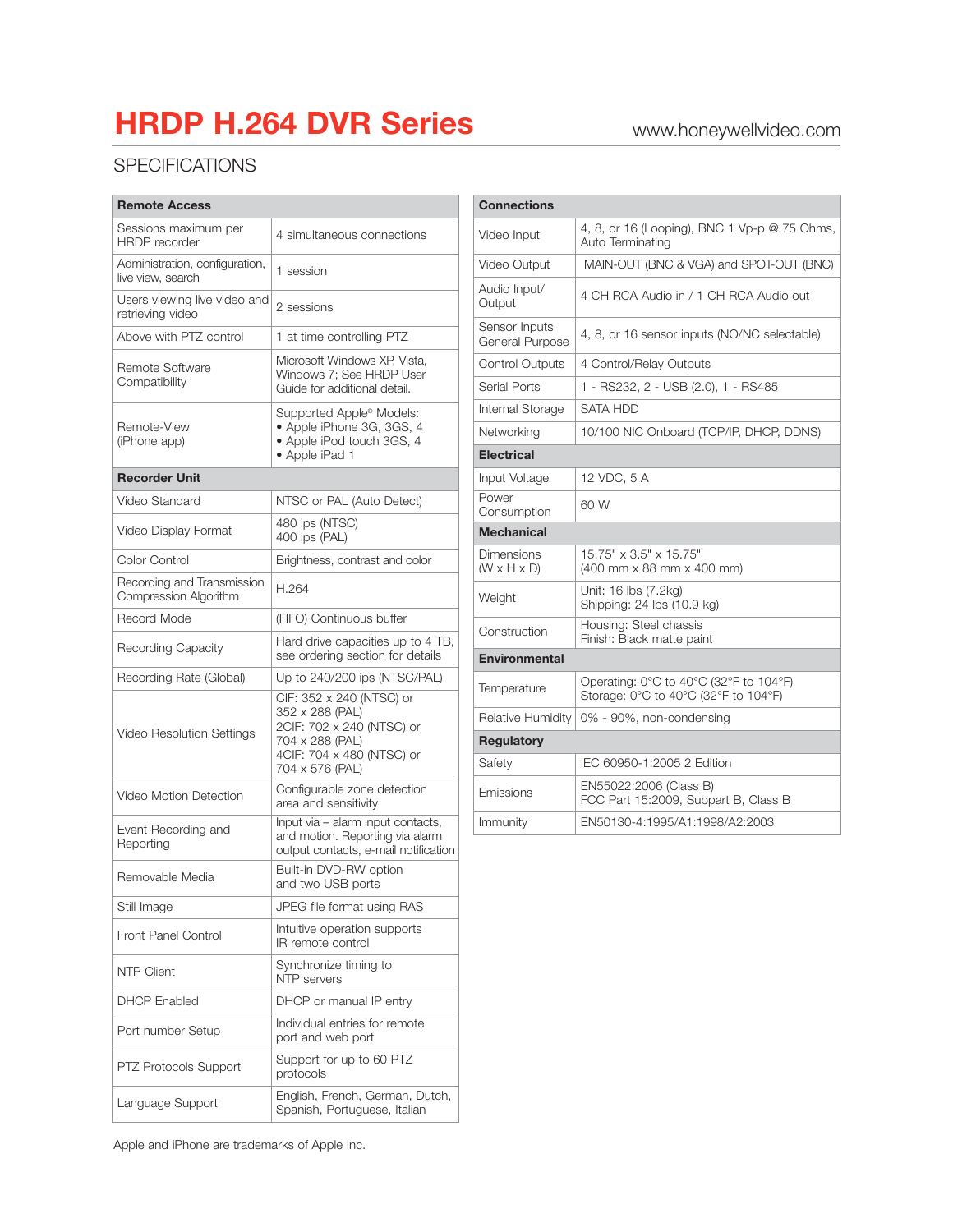### **HRDP H.264 DVR Series** www.honeywellvideo.com

SYSTEM DRAWING